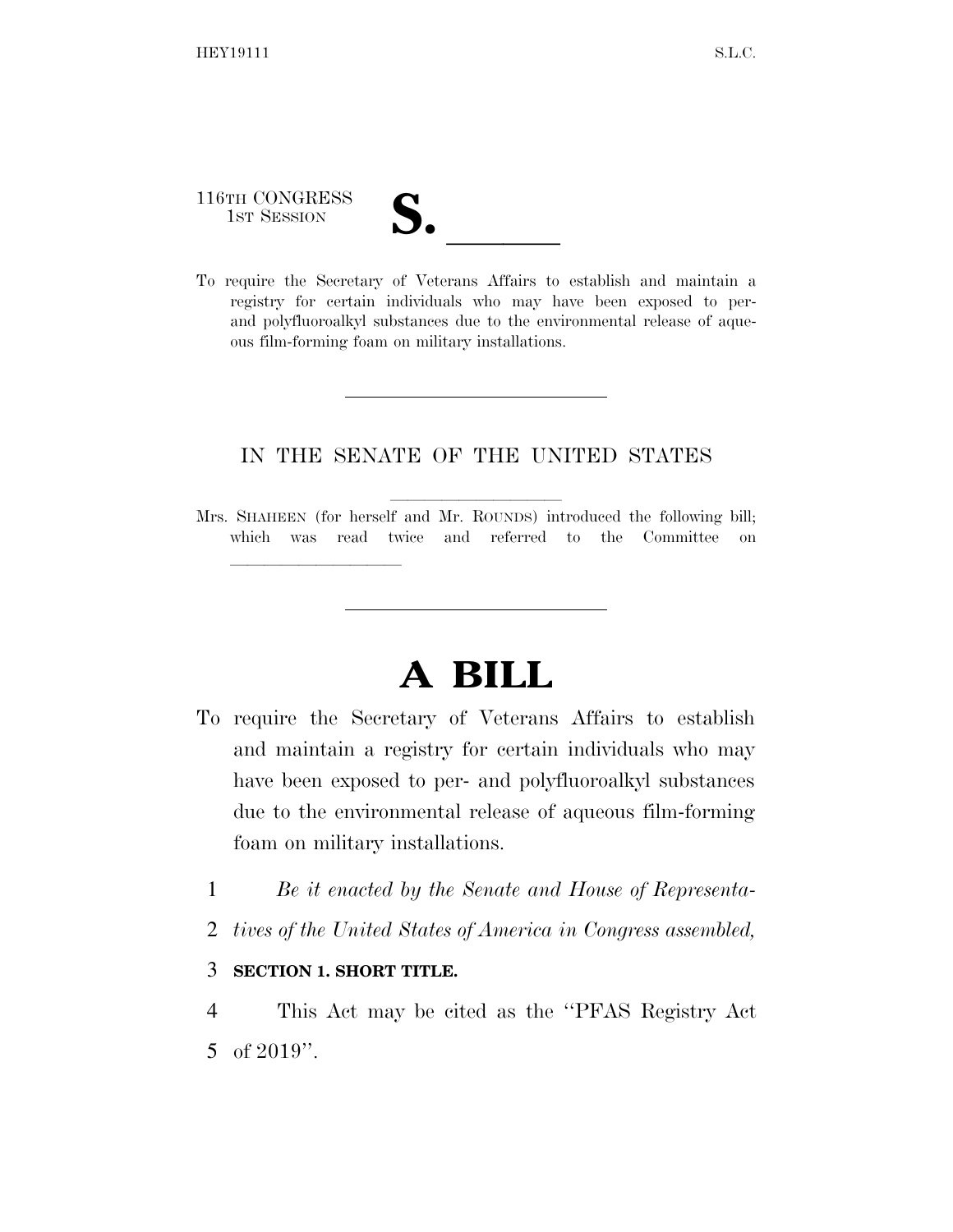| $\mathbf{1}$   | SEC. 2. REGISTRY OF INDIVIDUALS EXPOSED TO PER-AND    |
|----------------|-------------------------------------------------------|
| $\overline{2}$ | POLYFLUOROALKYL SUBSTANCES ON MILI-                   |
| 3              | TARY INSTALLATIONS.                                   |
| $\overline{4}$ | (a) ESTABLISHMENT OF REGISTRY.-                       |
| 5              | (1) IN GENERAL.—Not later than one year               |
| 6              | after the date of the enactment of this Act, the Sec- |
| 7              | retary of Veterans Affairs shall—                     |
| 8              | (A) establish and maintain a registry for             |
| 9              | eligible individuals who may have been exposed        |
| 10             | to per- and polyfluoroalkyl substances (in this       |
| 11             | section referred to as "PFAS") due to the envi-       |
| 12             | ronmental release of aqueous film-forming foam        |
| 13             | (in this section referred to as "AFFF") on mili-      |
| 14             | tary installations to meet the requirements of        |
| 15             | military specification MIL-F-24385F;                  |
| 16             | (B) include any information in such reg-              |
| 17             | istry that the Secretary of Veterans Affairs de-      |
| 18             | termines necessary to ascertain and monitor the       |
| 19             | health effects of the exposure of members of the      |
| 20             | Armed Forces to PFAS associated with AFFF;            |
| 21             | (C) develop a public information campaign             |
| 22             | to inform eligible individuals about the registry,    |
| 23             | including how to register and the benefits of         |
| 24             | registering; and                                      |
| 25             | (D) periodically notify eligible individuals          |
| 26             | of significant developments in the study and          |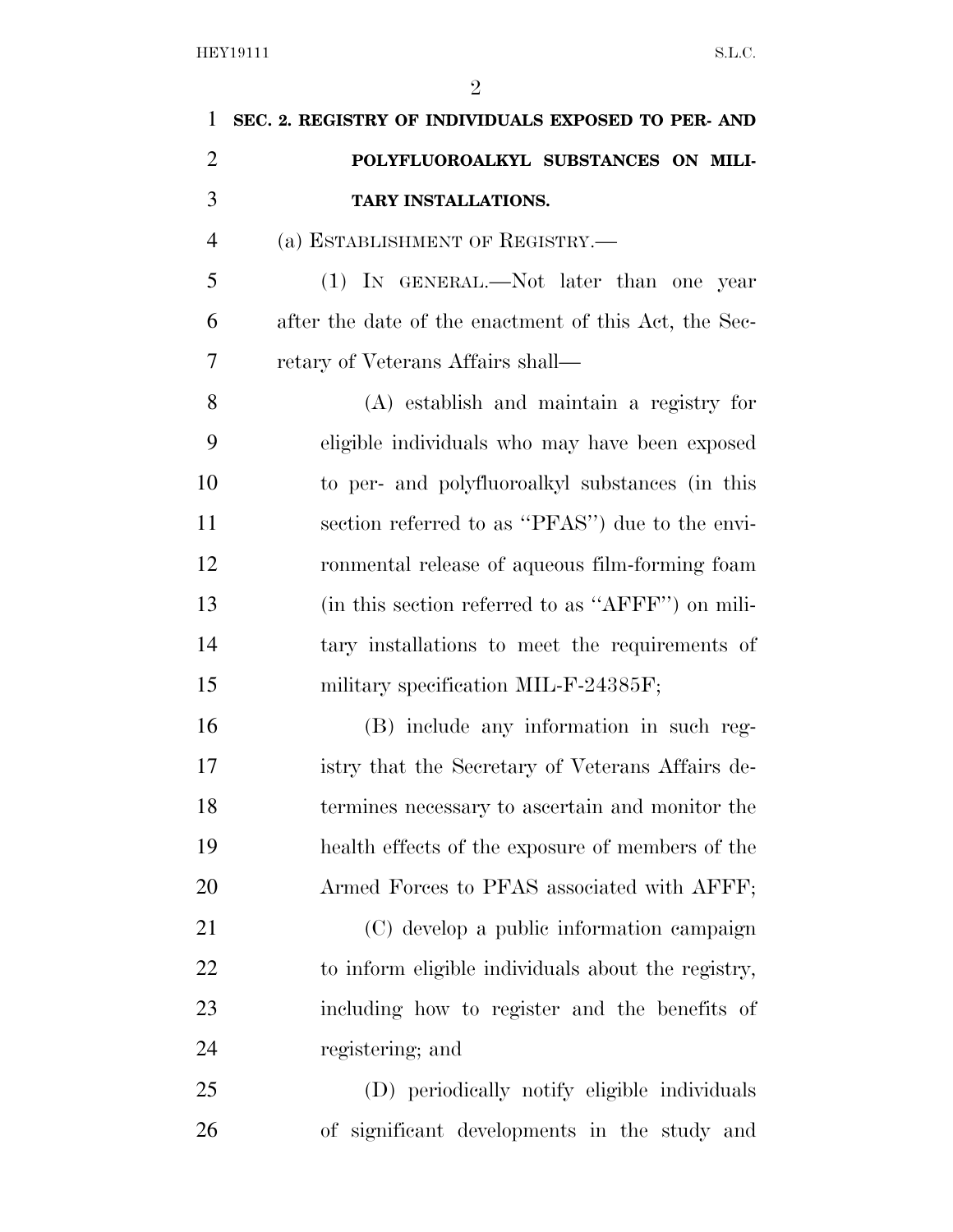| $\mathbf{1}$   | treatment of conditions associated with expo-         |
|----------------|-------------------------------------------------------|
| $\overline{2}$ | sure to PFAS.                                         |
| 3              | (2) COORDINATION.—The Secretary of Vet-               |
| $\overline{4}$ | erans Affairs shall coordinate with the Secretary of  |
| 5              | Defense in carrying out paragraph (1).                |
| 6              | (b) REPORTS.—                                         |
| 7              | (1) INITIAL REPORT.—Not later than two years          |
| 8              | after the date on which the registry under subsection |
| 9              | (a) is established, the Secretary of Veterans Affairs |
| 10             | shall submit to Congress an initial report containing |
| 11             | the following:                                        |
| 12             | $(A)$ An assessment of the effectiveness of           |
| 13             | actions taken by the Secretary of Veterans Af-        |
| 14             | fairs and the Secretary of Defense to collect         |
| 15             | and maintain information on the health effects        |
| 16             | of exposure to PFAS.                                  |
| 17             | (B) Recommendations to improve the col-               |
| 18             | lection and maintenance of such information.          |
| 19             | (C) Using established and previously pub-             |
| 20             | lished epidemiological studies, recommendations       |
| 21             | regarding the most effective and prudent means        |
| 22             | of addressing the medical needs of eligible indi-     |
| 23             | viduals with respect to exposure to PFAS.             |
| 24             | (2) FOLLOW-UP REPORT.—Not later than five             |
| 25             | years after submitting the initial report under para- |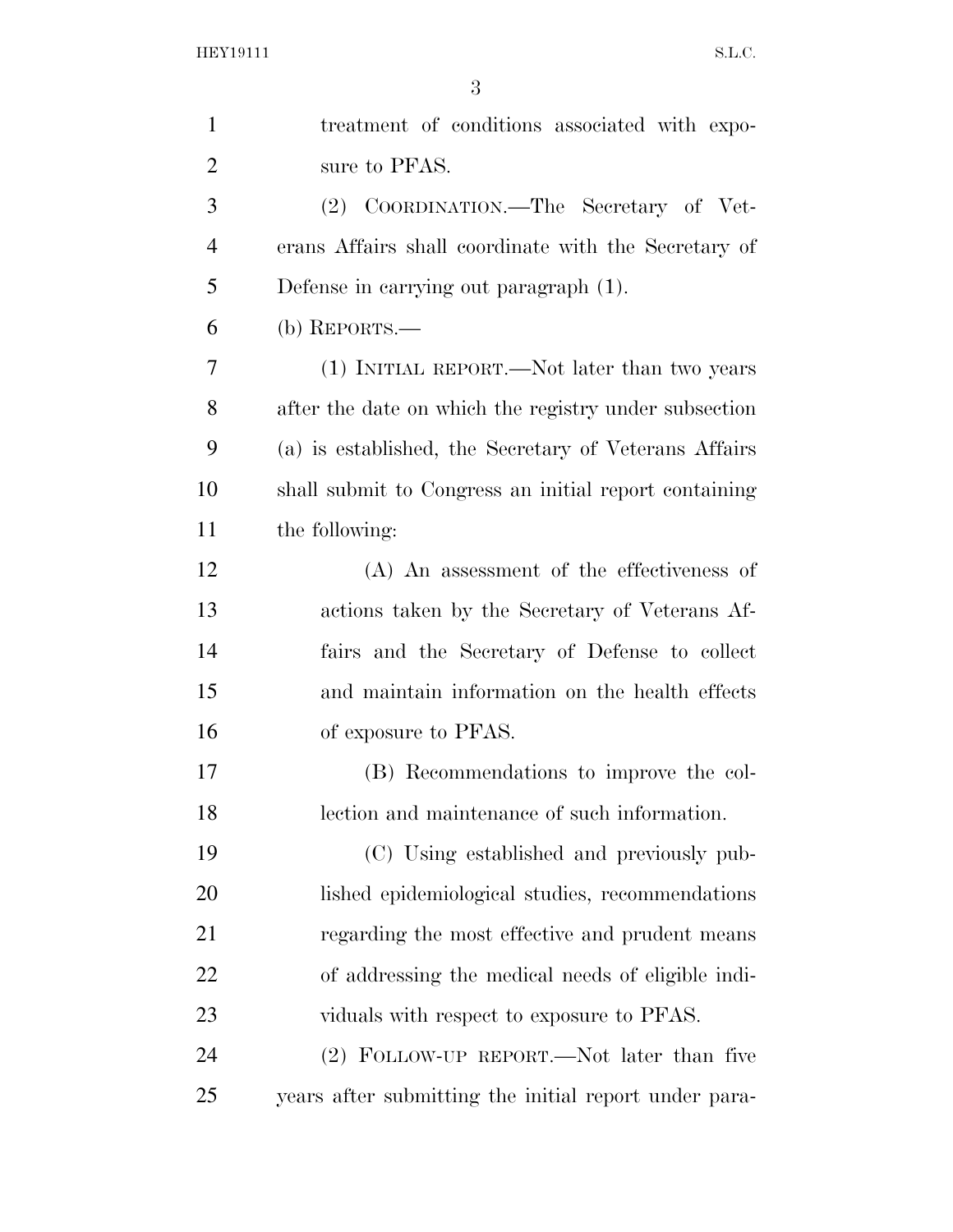graph (1), the Secretary of Veterans Affairs shall submit to Congress a follow-up report containing the following: (A) An update to the initial report sub- mitted under paragraph (1). (B) An assessment of whether and to what degree the content of the registry established under subsection (a) is current and scientif- ically up-to-date. (3) INDEPENDENT SCIENTIFIC ORGANIZA- TION.—The Secretary of Veterans Affairs shall enter into an agreement with an independent scientific or- ganization to prepare the reports under paragraphs (1) and (2).

 (c) RECOMMENDATIONS FOR ADDITIONAL EXPO- SURES TO BE INCLUDED.—Not later than five years after the date of the enactment of this Act, and every five years thereafter, the Secretary of Veterans Affairs, in consulta- tion with the Secretary of Defense and the Administrator of the Environmental Protection Agency, shall submit to Congress recommendations for additional chemicals with respect to which individuals exposed to such chemicals should be included in the registry established under sub-section (a).